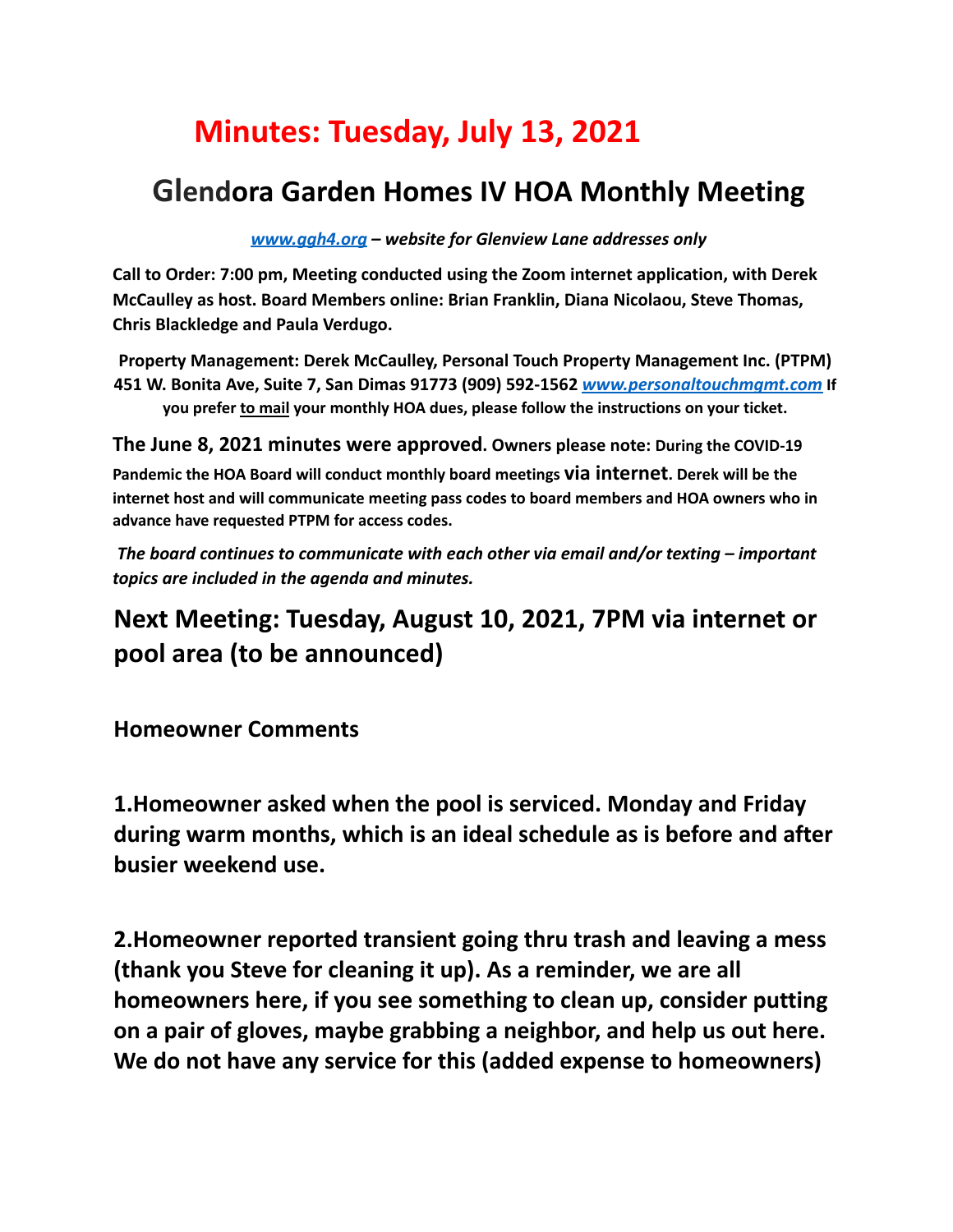**besides the gardners on their regular day. Board members are volunteers, and falls on us if no one else steps up. That being said, the board discussed how to possibly lock up the bins. The problem is, if we have a key, many homeowners will leave their trash outside the bins if they forget or misplace their kep, and then we have an added problem. Derek has another HOA in Duarte he manages that recently installed locks that use a code/keypad. Cost is approximately \$400-\$500 per lock. He will get back to us at the next meeting with more info and the board will consider our options.**

**3. Homeowner reported a crack in her front door. Repair is homeowners's responsibility.**

## **Old Business**

- **1. FHA renewal still pending, almost completed, they needed our new HOA insurance info.**
- **2. #1230 and #1247 termite damage repairs are completed. #1229 and #1205 are waiting for dates to be arranged.**
- **3. Two remaining fire hydrants in complex still need to be painted by the City. The HOA has cleared the area around them, the city should be out soon to repaint.**
- **4. Pool replastering on hold. Permits have been paid for (good for 3 years).**
- **5. 3 bollards in back West parking lot will be reinforced with PVC pipe and reflective tape, at a cost of approx. \$175.**
- **6. Pool has been opened back up with no mask or distancing restrictions. Please help keep the area clean, pick up after yourselves, and maybe the ones before you? We do not have a cleaning service except for the pool itself, so help us out here please! Remember no glass or alcohol AT ANY TIME.**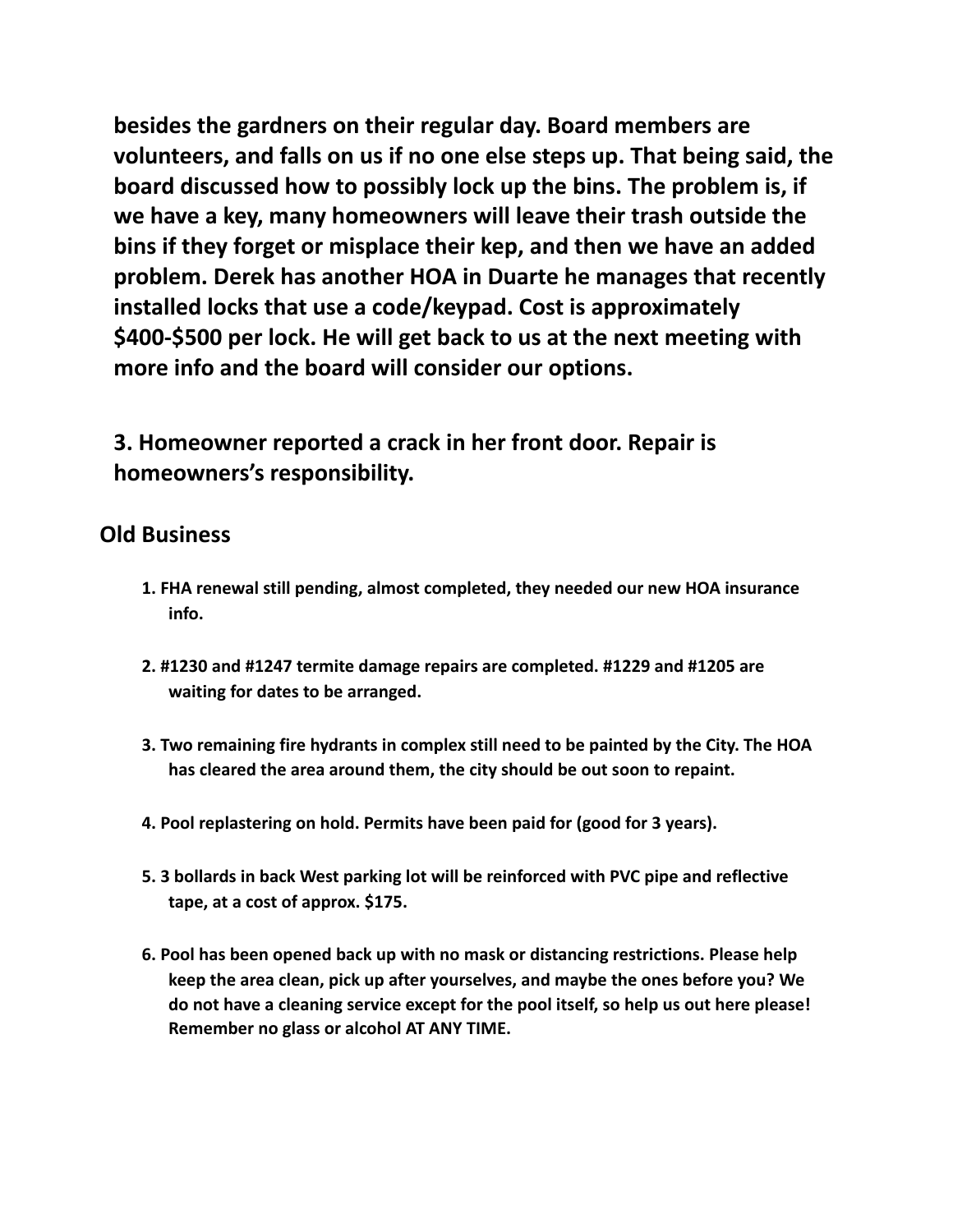**New Business**

**1. The board chose Sutton Insurance (A rated) as our new carrier for general insurance as of June 24. Better coverage at a lower cost. We are saving approx. ………**

**2. Derek obtained a second opinion regarding pool water. PH is "out of balance" and it was recommended we drain the pool and refill. With our water shortage in CA that will be our last resort. We will continue to have Sparkling Pools adjust the chemicals/test. The pool is safe to use.**

**3. With the tragedy on our minds from Florida, the board discussed balcony construction/safety. We learned from Derek that a few years ago, a State bill was passed to have all balconies in condos, apartments, etc. to be inspected by 2023. Apparently it was left up to the cities to coordinate inspections. Derek will check with the City of Glendora to see what is planned.**

**4. Jacuzzi was reported as not working correctly. Steve has checked it out and all now seems to be in working order.**

**5. We are again asking homeowners to report lights out around the complex. Steve and Chris, on their own time, replace the bulbs but obviously can only tell at night. Please report to a board member or email the HOA to help them with their scheduling of replacement.**

**6. Financial records for June 2021 appear to be in order. Two homeowners are seriously behind in their dues. One has a lien now placed on their unit and the second will be receiving a letter from our attorney. Homeowners are responsible for all late fees and attorney fees. Our reserve study (required by law) will be performed soon, it is**